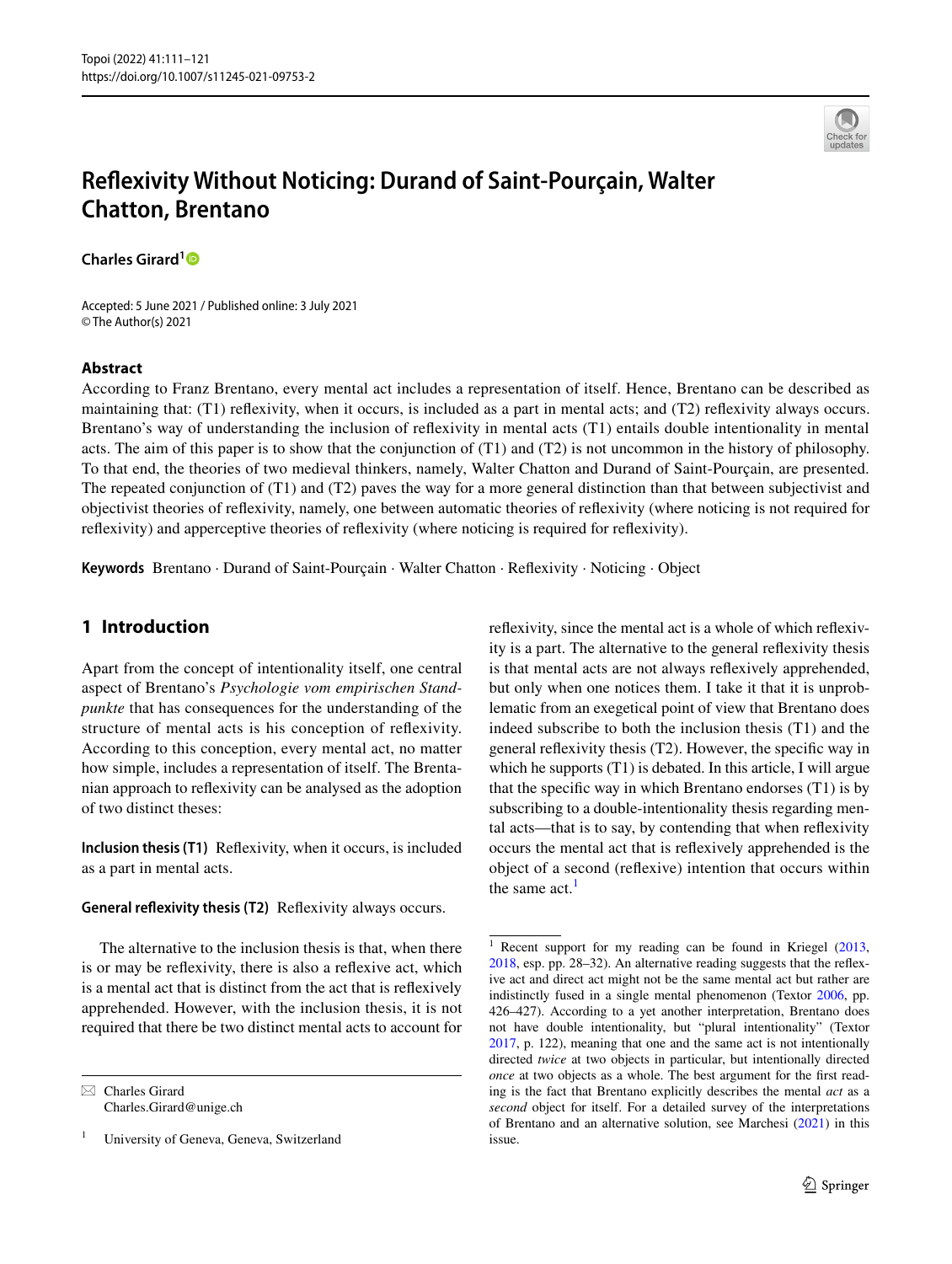As might already be clear, the inclusion thesis (T1) is rather broad. Indeed, any thinker who rejects a higher-order theory of refexivity—that is, one according to which a distinct refexive mental act needs to be posited to account for refexivity—and thus develops a one-level account, could be described as supporting (T1). This includes both supporters of objectivist one-level theories, which include refexivity in mental acts by making the act a second object, and of subjectivist one-level theories, which include refexivity in mental acts by claiming that acts are somehow felt. This could be seen as a problem. Studies have insisted on the fundamental diference between objectivist and subjectivist one-level approaches to consciousness, both in the medieval (e.g., Brower-Toland [2012](#page-9-1)) and phenomenological (e.g., Zahavi [2006](#page-10-3)) traditions.

The purpose of this article is to show two things: frst, that Brentano's conjunction of the inclusion thesis (T1) and the general refexivity thesis (T2) is not idiosyncratic; and second, that this conjuction hints at a more general divide between accounts of refexivity than the one opposing subjectivist and objectivist theories. I will do so by arguing that a similar conjunction of (T1) and (T2) can be found in two medieval theories of refexivity, namely, Walter Chatton's (from around 1321) and Durand of Saint-Pourçain's (from around  $1310$ ).<sup>[2](#page-1-0)</sup> The fact that these two medieval theories in particular present the conjunction is relevant. By hypothesis, if both Chatton's subjectivist account and Durand's objectivist account present the conjunction, then not only is that conjunction more than a Brentanian peculiarity from the point of view of history of philosophy, it also paves the way for a more general division than that beween objectivist and subjectivist accounts of refexivity, namely, one between automatic and apperceptive accounts of refexivity. According to the apperceptive account, noticing is required for refexivity to occur; according to the automatic account, it is not. Moreover, observing the repeated conjunction of (T1) and (T2) would have another beneft. The general refexivity thesis (T2) has been described as "unusual" (Friedman [2009,](#page-9-2) p. 446; Knebel [2014](#page-9-3), p. 344) and "rather implausible" (Perler [2017,](#page-10-4) p. 223), but the repeated conjunction should make us wonder whether (T2) is all that unusual after all.

#### **2 Brentano: Refexivity and Implicit Consciousness**

Let me begin with an overview of how the Brentanian account operates, focusing on the frst edition of the *Psychologie vom empirischen Standpunkte* (1874), before examining how it supports the inclusion thesis (T1) and the general refexivity thesis (T2).

For Brentano, *every* mental act, for example a representation, includes a representation of itself. $3$  This means that every mental act is conscious for Brentano. In fact, inasmuch as it has a content, every psychic phenomenon is a consciousness (*Bewusstein*). Therefore the representation of itself that every mental act includes is already a consciousness of that mental act, and that mental act is conscious.[4](#page-1-2)

Inasmuch as every mental act includes a representation *of itself*, a second intentional object is introduced in the mental act. Brentano thus commits himself to double intentionality. Every mental act—for example, a representation—is intentionally directed towards two objects: its primary object and itself.<sup>[5](#page-1-3)</sup> Thus, according to Brentano's view, mental acts are not counted according to the number of objects, since a single mental act has several objects (Brentano [2008,](#page-9-4) p. 146). A same act can be described in diferent ways (e.g., direct, refexive) depending on which partial intention one focuses (Brentano [2008](#page-9-4), p. 146).

Brentano famously defends his account with two arguments. The frst one is based on the threat of infnite regress in refexive mental acts (e.g., Textor [2017,](#page-10-1) p. 92). Given that every representation is represented (and therefore conscious), then if the refexive representation were not included as a part in the same mental act as the frst representation, we would need a diferent mental act for the frst representation to be represented, and so on ad infnitum (Brentano [2008,](#page-9-4) p. 140). In order to escape this regress, one might posit that some representations are unrepresented, that is, they are unconscious. But since Brentano wants to maintain that there are no unconscious psychic phenomena, the only way

<span id="page-1-0"></span><sup>2</sup> On the similarities between Durand's and Brentano's conceptions of refexivity, with a mention of Chatton, see Perler ([2017,](#page-10-4) pp. 224– 225). Brower-Toland [\(2013](#page-9-5), p. 151) also brings up Brentano while discussing medieval material on refexivity.

<span id="page-1-1"></span><sup>3</sup> Brentano [\(2008](#page-9-4), p. 173): "Jeder psychische Act ist bewusst; ein Bewusstsein von ihm ist in ihm selbst gegeben".

<span id="page-1-2"></span><sup>4</sup> For the connection between being represented and being conscious, see Brentano's broad defnion of consciousness in Brentano [\(2008](#page-9-4), p. 157): "Mit dem Namen Bewusstein bezeichnen wir nach unserer früheren Erklärung eine jede psychischen Erscheinung, insofern sie einen Inhalt hat". A referee for this journal argued that this entailment is problematic because consciouness also implies a judgement for Brentano. I agree that a judgement is always associated in fact with our consciousness of some mental act; however, the mere representation of the act, which is logically prior to the judgement, is enough to call the act "conscious".

<span id="page-1-3"></span><sup>5</sup> Brentano ([2008,](#page-9-4) pp. 173–174): "Jeder auch noch so einfache psychische Act hat darum ein doppeltes Object, ein primäres und ein secundäres".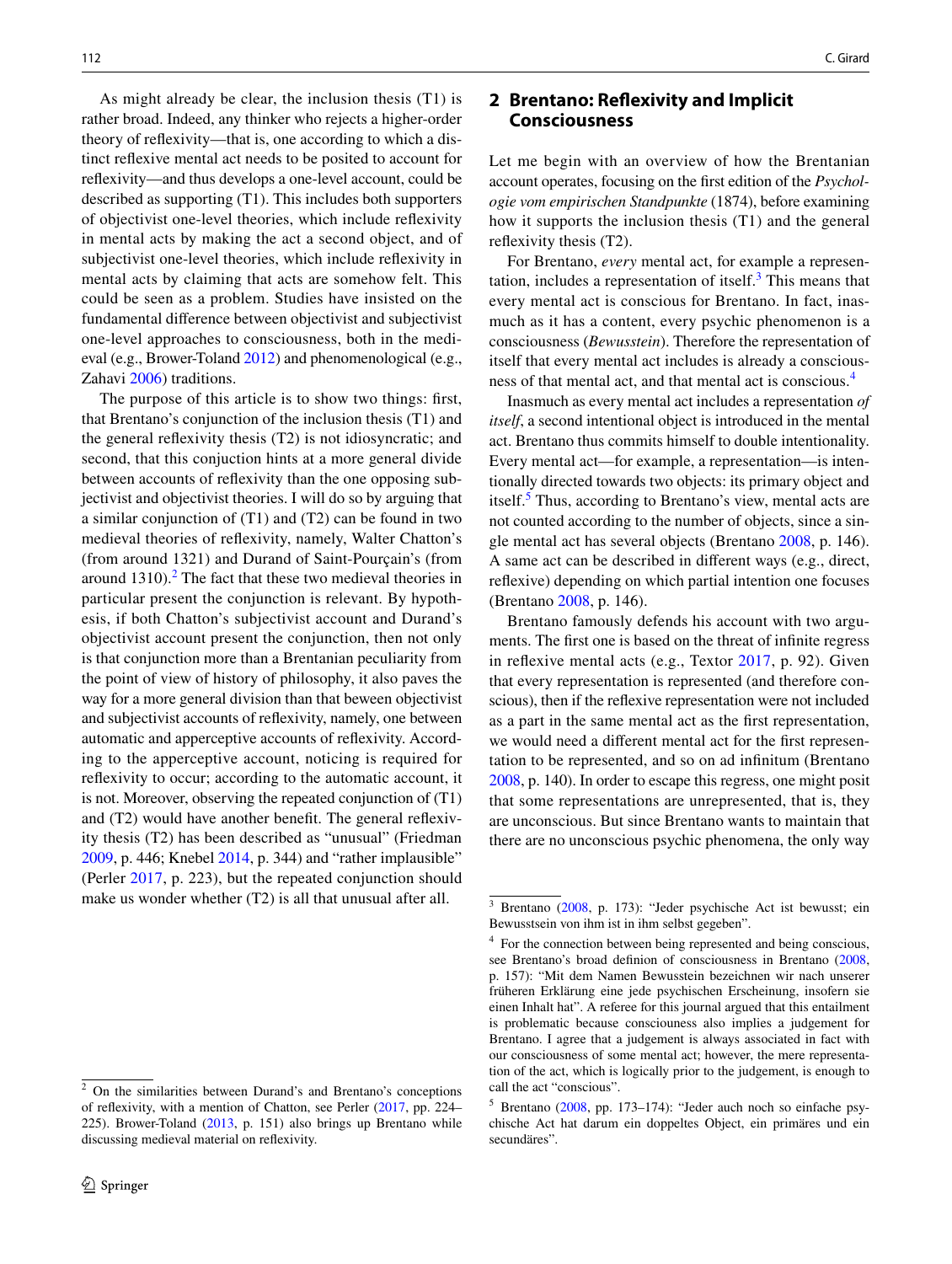out of the regress, it seems, is to posit that the representation of a frst representation is not a diferent mental act from the frst representation (Brentano [2008](#page-9-4), pp. 140–141); rather, the refexive representation is included as a part in the same mental act as the frst representation. The infnite regress is thus blocked and there is no need to postulate a third degree of refexivity (Brentano [2008](#page-9-4), p. 148). The second argument is based on the redundancies that follow from the real distinction between a representation and its own representation; this argument has been labelled the *duplication argument* (e.g., Textor [2017](#page-10-1), pp. 93–94). The problem is that if, say, a representation were distinct from the representation of itself, the frst object of the representation would have to feature, redundantly, in every subsequent representation as well (Brentano [2008,](#page-9-4) p. 140).

But this is not the whole story, since there are various refexive ways of dealing with a single mental act such as a representation—three to be exact, according to the 1874 edition of the *Psychologie vom empirischen Standpunkte*. [6](#page-2-0) Brentano calls them modes (*Weisen*, *Arten*) of consciousness. The representation could be taken as an object of representation, as an object of knowledge, or as an object of feeling.<sup>[7](#page-2-1)</sup> For a representation to be represented means that that representation (e.g., the act of hearing a sound) is apprehended by the mind. For that representation to be known means that it not only is apprehended but is also the object of a judgement (e.g., the judgement by which I acknowledge the hearing of a sound). $8$  As for the third mode of consciouness, feeling, Brentano's usual example is that of the pleasure felt when hearing a sound. This pleasure is not directly caused by the sound itself but by the representation of it: it is because I know that I am hearing that sound that I feel pleasure. As such, pleasure is a refexive mode of the act of hearing (Brentano [2008](#page-9-4), p. 108). Moreover, Brentano thinks that these three modes of consciousness not only *can* coexist in a single mental act, but *must* coexist. For Brentano, there is a generality (*Allgemeinheit*) to concomitant knowledge and feeling, so that the initial statement that every mental act includes a representation of itself must be read as: every mental act includes a representation, a knowledge, and a feeling about itself (Brentano [2008,](#page-9-4) pp. 162–163, 173).

Things are even more complex in Brentano's theory, since in order to solve another puzzle, that of the simultaneity of mental acts, Brentano states that there can be multiple acts in the mind at the same time as long as they are all united in the same reality, that is, in the same psychic phenomenon (Brentano [2008](#page-9-4), pp. 182–183). Brentano insists, however, that the unity of that psychic phenomenon does not entail simplicity. In fact, there can be many parts in a single psychic phenomenon: frst, simultaneous acts; second, the parts of these acts themselves. Brentano calls all of these parts "divisives" (*Divisive*). Unlike a collective such as a herd, whose parts are real things making up a whole that is not a thing, divisives are non-things making up a whole that *is* a real thing (Brentano [2008,](#page-9-4) p. 176). Some of these parts are more closely related than others (Brentano [2008,](#page-9-4) p. 181). Some simultaneous mental acts, for example, could well exist without the others; for example, the representation of a colour could exist without the representation of a sound. However, the representation of a colour and the representation of a sound each include the three refexive modes as inseparable parts. The refexive modes are conceptual parts of the mental act because they cannot actually be separated from the act, but only in thought (Brentano  $1982$  $1982$  $1982$ , p. 25).<sup>9</sup>

According to this overview, it is clear that in order to account for refexivity Brentano does not posit a distinct refexive mental act, but rather insists that there are several refexive modes that always accompany even the simplest mental act. These modes are inseparable parts of the mental act. Thus, he maintains both that refexivity, when it occurs, is included as a part in mental acts  $(T1)$ , and that reflexivity always occurs (T2), since these refexive modes are always present.

Focusing on (T2), Brentano does not systematically explain in the *Psychologie vom empirischen Standpunkte* how all mental acts could include refexivity, and thus be conscious. One key problem is that one can give plenty of examples of situations that seemingly entail the existence of unconscious acts; for instance, the fact that I did not realize that I had feelings for someone before, though now I realize that I did (Brentano [2008](#page-9-4), p. 133). Or again, to take one of Ulrici's example that Brentano quotes (Brentano [2008](#page-9-4), p. 130), the fact that I can now remember the words that were spoken to me while I was completely distracted. However, Brentano argues that all these situations could be explained without resorting to unconscious acts. Brentano claims that the concept of associations of ideas could play a large part in the explanation of these facts. In the case of the words I now remember, it is just that the laws of association of

<span id="page-2-0"></span><sup>6</sup> Brentano later abandoned the third mode. This is clear from the second edition (1911) of the *Psychologie vom empirischen Standpunkte* (Kriegel [2018](#page-10-0), p. 23). See Brentano ([2008,](#page-9-4) p. 395). But there is also evidence that Brentano disposed of that view earlier, at least since 1880–1881, due to a lack of evidence. See Brentano ([1982,](#page-9-6) pp. 83, 103).

<span id="page-2-1"></span>Brentano ([2008,](#page-9-4) p. 174): "[...] er kann aber auch betrachtet werden als Vorstellung seiner selbst, als Erkenntnis seiner selbst und als Gefühl seiner selbst".

<span id="page-2-2"></span><sup>8</sup> For the diference between representation and knowledge, see Brentano ([2008,](#page-9-4) p. 157).

<span id="page-2-3"></span><sup>&</sup>lt;sup>9</sup> For another interpretation of these modes, as real parts, see Marchesi ([2021\)](#page-10-2) in this issue.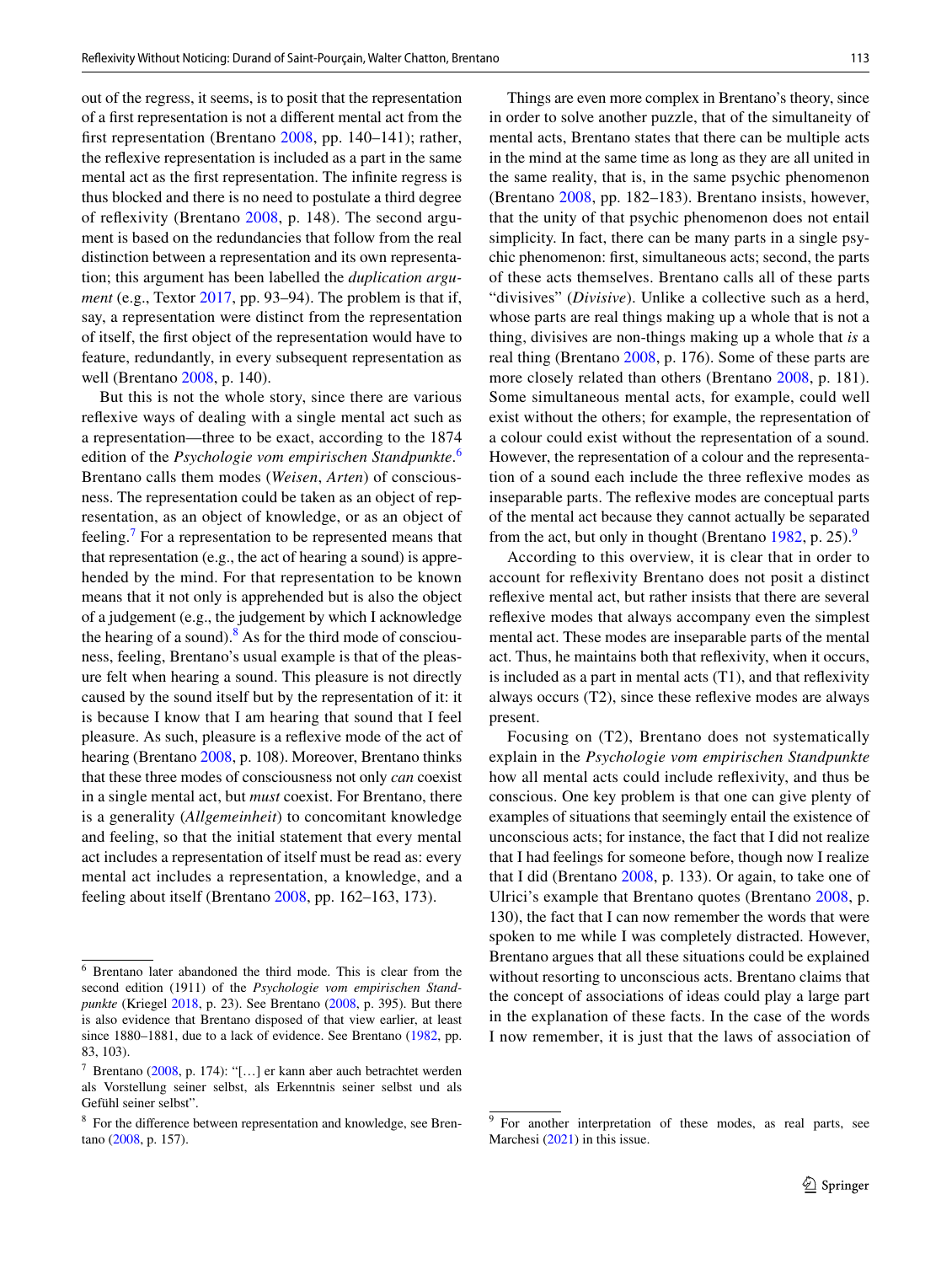ideas by which sounds are connected to their meaning did not operate at the time, precisely because I was distracted (Brentano [2008,](#page-9-4) p. 131). Indeed, Brentano says that the laws of association seem to depend on attention in order to operate (Brentano [2008](#page-9-4), p. 136).

The way the generalization of refexivity is supposed to work is made clearer in the *Deskriptive Psychologie*, where Brentano distinguishes between implicit and explicit con-sciouness, or perception and apperception.<sup>[10](#page-3-0)</sup> If I remember a mental act that I did not realize I had before, it is not that my mental act was unconscious then; rather, it was only implicitly conscious. The distinction between implicit and explicit consciousness depends on the concept of noticing: that is, to be explicitly conscious about a mental act, I have to notice it.<sup>[11](#page-3-1)</sup> But if I have an act occurring right now and do not notice it, the act is still conscious, though only implicitly. Thus, when Brentano says that every mental act includes refexivity, he also means (a) that every mental act includes a form of consciousness, namely, implicit consciousness, and (b) that refexivity does not require noticing.

The conjunction of the inclusion thesis (T1) and the general refexivity thesis (T2) might seem bold. In Brentano, both theses stem from the rejection of unconscious acts. If refexivity needs a distinct refexive act to occur, then at some point in the open indefnite series one will need to posit an unconscious act. And if refexivity does not always occur with every mental act, then the act for which it does not occur will be unconscious.

The hypothesis I want now to examine is the following: the conjunction of (T1) and (T2) cannot only be found in Brentano but also in both subjectivist and objectivist accounts of refexivity, which points to a more general division of accounts of refexivity. In that regard, I will now argue that two medieval theories of refexivity, a subjectivist one and an objectivist one, both present a conjunction of the inclusion thesis (T1) and the general refexivity thesis  $(T2)$ .<sup>12</sup> I will begin with the subjectivist account, that of Walter Chatton.<sup>[13](#page-3-3)</sup>

### **3 Walter Chatton on the Reception of Mental Acts and Noticing**

Walter Chatton's theory of refexivity, developed around 1321, presents a conjunction of (T1) and (T2), as I will argue. For Chatton, there is no need for a distinct higherorder mental act to account for refexivity. The specifc way in which Walter Chatton accounts for refexivity without a distinct refexive mental act is by claiming that we experience mental acts insofar as they are received in the soul. Having accounted for refexivity in this way, Chatton assumes that refexivity always occurs, that is, that every mental act is always refexively apprehended.

Chatton starts from the fact that the existence of one's own mental acts is evident to oneself. His argument is that this evident character cannot be established by a distinct refexive act, but only by a subjective experience, which he calls the reception of the act. He says:

Because I am certain that I have an intellection of the stone, it must be said that this is not due to a vision, but only due to the fact that that intellection is received in the soul. $^{14}$  $^{14}$  $^{14}$ 

For Chatton, there are only two ways that something can be known as existent, or, in his words, experienced.<sup>15</sup> The frst way of experiencing something is to experience it as an object, that is, by intuitive cognition. According to the defnition of Ockham, which Chatton takes up, intuitive cognition is a type of cognition that can lead to the evident knowledge of the existence or non-existence of particular things, in contrast with abstractive cognition, which considers its

<span id="page-3-0"></span><sup>10</sup> See Brentano ([1982,](#page-9-6) pp. 33, 121) for implicit and explicit consciousness, and Brentano ([1982,](#page-9-6) pp. 83, 154) for perception and apperception.

<span id="page-3-1"></span><sup>&</sup>lt;sup>11</sup> For Brentano, in 1880-1881, noticing is distinct from paying attention, since unlike attention it does not necessarily involve the will. See Brentano [\(1982](#page-9-6), pp. 35–36).

<span id="page-3-2"></span><sup>&</sup>lt;sup>12</sup> Other medieval theories might deserve credit here, such as that of Peter John Olivi (Brower-Toland [2013\)](#page-9-5). But Olivi seems to heavily rely on higher-order mental acts (Martin [2007,](#page-10-6) pp. 107–108; Rode [2010](#page-10-7), pp. 164–165; Rode [2015](#page-10-8), pp. 120–122).

<span id="page-3-3"></span><sup>&</sup>lt;sup>13</sup> An objection would be that the problem is not exactly the same for the medieval thinkers and for Brentano, since Brentano focuses on sensation whereas the medieval authors discussed focus on intellection. This is true, but it does not change the structure of refexive mental acts. Moreover, Brentano does not draw a line between the case of sensation and intellection on these issues in the *Psychologie vom empirischen Standpunkte*. See Brentano [\(2008](#page-9-4), p. 144, n. 140). He also invokes for his own purpose medieval discussions focusing on intellection.

<span id="page-3-4"></span><sup>14</sup> Chatton, *Rep.*, prol., q. 2, a. 5, (ed. Wey [1989,](#page-10-5) p. 123): "Arguo igitur ex opposito: ad hoc quod sim certus quod intelligam lapidem, non est ibi aliqua visio quae sufficiat ad hoc sine ulteriori discursu, sicut habes concedere; cum igitur sim certus quod intelligo lapidem, oportet dicere quod hoc non sit per visionem, sed solum per hoc quod illa intellectio recipitur in anima." All references to Chatton are from Walter Chatton ([1989\)](#page-10-5).

<span id="page-3-5"></span><sup>15</sup> Chatton, *Rep.*, prol., q. 2, a. 5, (ed. Wey [1989,](#page-10-5) p. 121): "Confrmo istud, quia anima dupliciter experitur aliquid: quia experitur aliquid sicut obiectum, et aliquid experitur sicut subiectum vivum experitur proprium actum". Chatton then describes the second mode of experience as simply the experience of something as an act. See ibid: "[…] experientia qua experitur aliquid sicut actum et non sicut obiectum […]".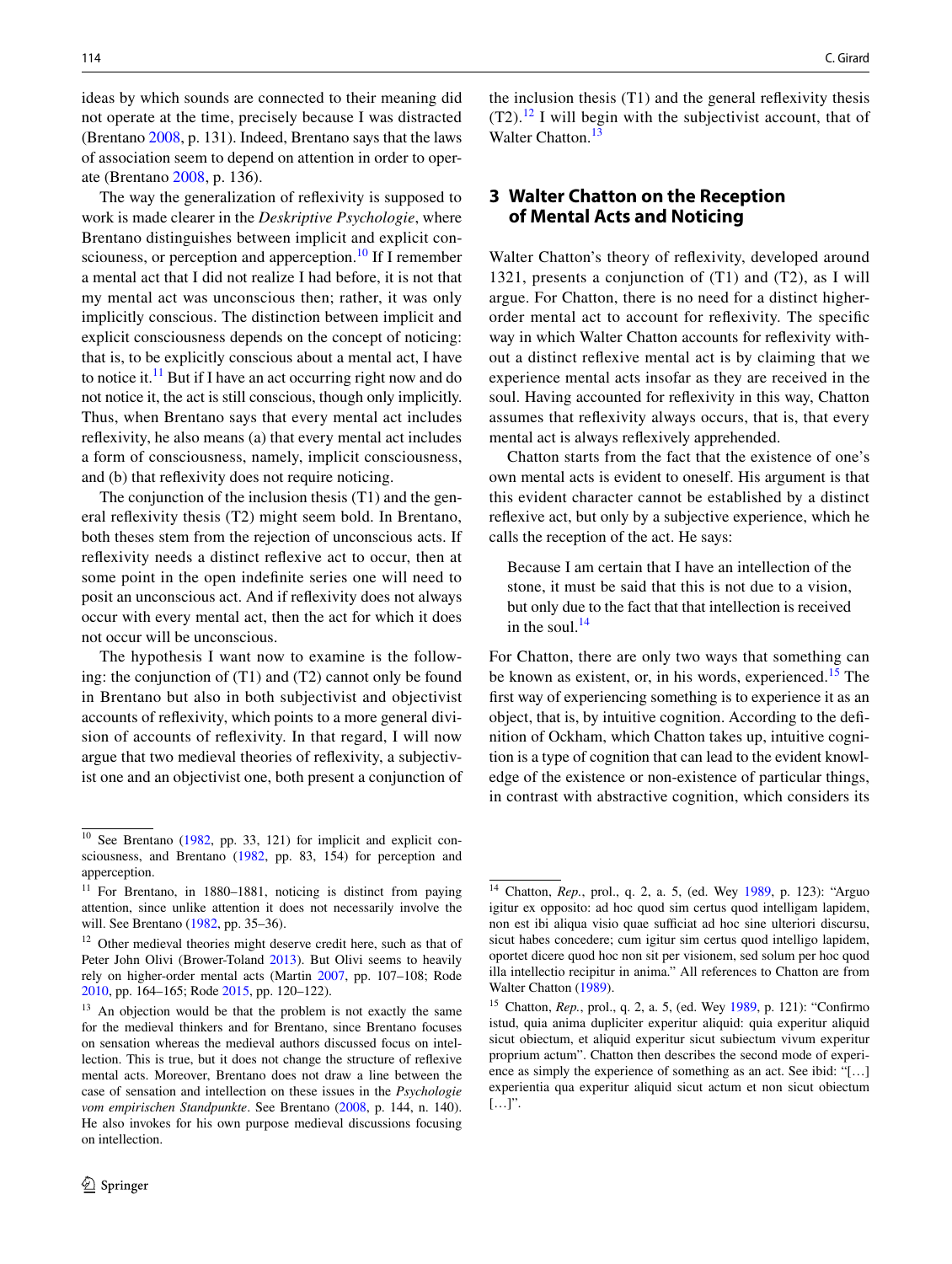object in abstraction from its existence or non-existence.<sup>[16](#page-4-0)</sup> The second way of experiencing something is experiencing it as an act, or by reception. This way is subjective in nature (Yrjönsuuri [2007](#page-10-9), p. 148; Brower-Toland [2012](#page-9-1), p. 26), inasmuch as it is nothing more than the subjective counterpart of the inherence of mental acts as accidents in the mind.<sup>[17](#page-4-1)</sup>

Now, when Chatton says that I cannot be certain of the existence of my mental acts by a vision, he is referring to intuitive cognition. More precisely, he is taking a position against William of Ockham, who claims that the existence of one's own mental acts is self-evident thanks to one's (higherorder) intuitive cognition of one's own acts. Chatton has two qualms regarding Ockham's account. First, Chatton generally rejects the thesis that the human intellect can have any intuitive cognition in this life (Brower-Toland [2012,](#page-9-1) p. 7; Schierbaum [2016](#page-10-10), pp. 27, 30, Schierbaum [2018](#page-10-11), p. 131); therefore, one cannot know one's own mental acts intuitively. Nevertheless, one can still know one's own mental acts as objects in this life, but only by means of abstractive cognition, which, however, does not give one access to one own's mental act as existent, nor for that matter does it ground the self-evident character of mental acts. $18$ 

Second, even if intuitive cognition were granted to the human intellect in this life, Chatton thinks intuitive cognition fails to provide evidence for the existence of one own's mental acts, for this would lead to an infnite regress in mental acts (Putallaz [2005](#page-10-12), p. 253; Michon [2007,](#page-10-13) p. 136, Brower-Toland [2012](#page-9-1), p. 22). The issue is that intuitive cognition is transitive: it leads to the cognition of something as an object. Therefore, if to be evidently known as existent a mental act needs to become the object of another act, it seems that an infnite series of acts will be needed if we want *all* mental acts, whatever their degree of refexivity might be, to be evidently known as existent.<sup>[19](#page-4-3)</sup> For Ockham, the regress is supposed to stop at the second degree: I cognize that I cognize the stone, and that is it. But if, as Ockham puts it, the act owing to which I cognize a stone and the act owing to which I cognize that I cognize the stone are two diferent mental acts, why would the frst act need a refexive act to be evidently known, whereas the second act would not? $20$ 

For Chatton, if mental acts are self-evident, they should all be self-evident in the same way. This result is achieved if mental acts are known evidently through their mere reception in the soul. Spelled out like this, Chatton's theory clearly supports the inclusion thesis (T1): first, because Chatton's theory is explicitly designed to avoid positing a distinct reflexive mental act, which is the alternative to  $(T1)$ ; and second, because refexivity is explained by the subjective experience one has of one's own acts, an experience which consists simply in the fact that mental acts are received in the soul; but for an accidental mental act, being received is the same as existing, and in that sense being received is a conceptual part of an existent mental  $\arctan \frac{21}{2}$  $\arctan \frac{21}{2}$  $\arctan \frac{21}{2}$ 

However, an objection might be raised against this reading. Chatton sometimes seems to claim that direct and refexive acts are distinct. He says:

To the second objection, I say that the direct act and the reflexive act are never the same properly speaking, because the stone outside and its intellection inside the mind are distinct things; therefore, their proper intellections are distinct. $^{22}$  $^{22}$  $^{22}$ 

On the basis of this text, the objection would run as follows: refexivity cannot be included in mental acts for Chatton, since the direct act and the refexive act are never the same, properly speaking. $^{23}$  $^{23}$  $^{23}$  Considered in its context, however, the quoted passage must be read as an attempt to escape the objection that Chatton's position would lead to an incorrect identifcation of the direct act and the refexive act, which obviously difer, since they do not have the same object.

Chatton's answer to this objection is: yes, properly speaking, direct acts and refexive acts difer; but (1) in the proper sense, both acts are understood as having an *object*, [24](#page-4-8) and (2) refexive acts so defned are unavailable to us in this life, at least at the level of intuitive cognition. In fact, the only concession made by Chatton in the passage quoted above

<span id="page-4-0"></span><sup>&</sup>lt;sup>16</sup> See Ockham, *Ord.*, I, prol. (OTh I, p. 31). References to Ockham are from William of Ockham ([1967–1988](#page-10-14)).

<span id="page-4-1"></span><sup>&</sup>lt;sup>17</sup> Based on Chatton's subjectivism, one could draw parallels with Husserl as read by Zahavi ([2006,](#page-10-3) [2015](#page-10-15)).

<span id="page-4-2"></span><sup>18</sup> Chatton, *Rep.*, prol., q. 2, a. 5 (ed. Wey [1989,](#page-10-5) p. 125, p. 127).

<span id="page-4-3"></span><sup>19</sup> Chatton, *Rep.*, prol., q. 2, a. 5 (ed. Wey [1989,](#page-10-5) p. 121).

<span id="page-4-4"></span><sup>20</sup> Chatton, *Rep.*, prol., q. 2, a. 5 (ed. Wey [1989,](#page-10-5) p. 120).

<span id="page-4-5"></span><sup>21</sup> One objection to Chatton's argument would be that his account is supposed to provide us with something more, namely, a feeling of our own acts (Putallaz [2005\)](#page-10-12), but the nature of such a subjective experience is left unclear (Schierbaum [2018\)](#page-10-11). It is supposed to be somehow included in the mental act, but there is no doubt that it would have to be a diferent kind of mental *attitude*. If doubts were raised whether these radically distinct kinds of attitude—the experience and the mental act—can be really the same act, one might again raise the question whether the experience should be a radically distinct act from the direct act, and itself something that is received. Here again, an infnite regress might just be waiting down the road.

<span id="page-4-6"></span><sup>22</sup> Chatton, *Rep.*, prol., q. 2, a. 5 (ed. Wey [1989](#page-10-5), p. 125): "Ad secundum dico quod numquam sunt idem actus rectus et refexus proprie, quia lapis extra et sua intellectio in anima sunt res distinctae, igitur et intellectiones propriae eis distinctae sunt".

<span id="page-4-7"></span><sup>&</sup>lt;sup>23</sup> I owe this objection to one of the referees for this article.

<span id="page-4-8"></span><sup>24</sup> Chatton, *Rep.*, prol., q. 2, a. 5 (ed. Wey [1989,](#page-10-5) p. 126): "Notandum tamen quod intelligere intellectionem lapidis, sicut videre intellectionem lapidis, potest intelligi dupliciter: vel sumendo intelligere et videre intellectionem lapidis proprie, et sic est quidam actus cuius obiectum est ipsa intellectio lapidis; et sic intellectio lapidis et intellectio seu visio illius intellectionis distinguuntur".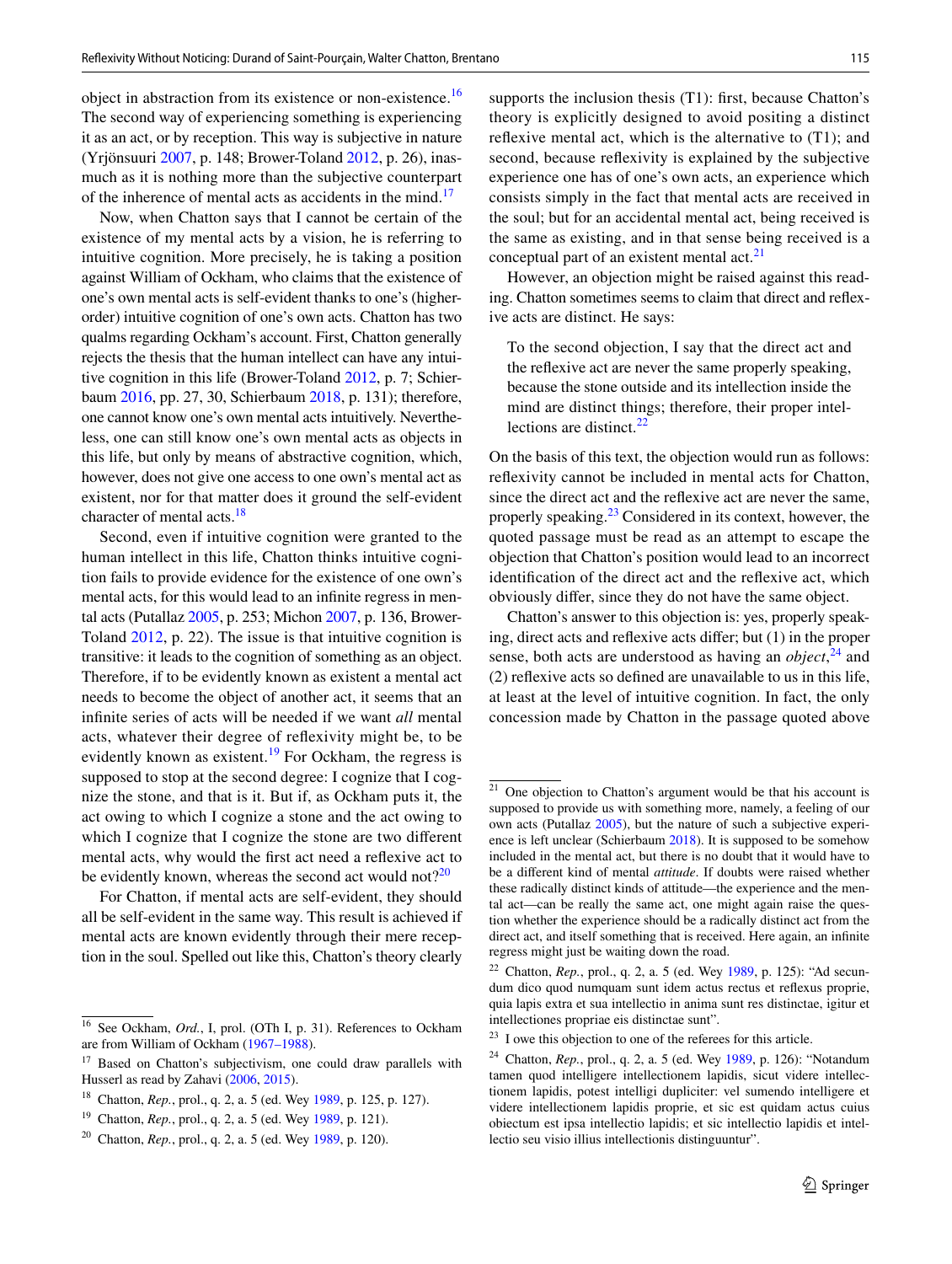is to acknowledge that his use of "reflexive act" to mean the mere reception of the mental act is not the proper use of the term, but he still maintains that refexive acts in this improper sense are what actually account for reflexivity.<sup>25</sup> Indeed, the direct mental act alone, by its mere reception, now takes on the role that was usually attributed to a distinct refexive act: that of explaining how one can access one's own mental acts in this life. That is, the mere reception of one's own mental act is enough to cause one's assent to the proposition "I have that act of intellection" (Michon [2007](#page-10-13), p. 145). For this reason, Chatton says, the reception itself can be called an intellection or a vision of the act. $^{26}$  $^{26}$  $^{26}$  Of course, when we speak of assent to a proposition about the existence of a mental act, an act of forming the proposition is also involved, in addition to the mere reception of the mental act (Perler and Schierbaum [2014,](#page-10-16) pp. 457–458, Schierbaum [2018,](#page-10-11) p. 133). However, the assent that is given is caused solely by the subjective experience of reception, which happens independently of the formation of the proposition. The proposition "I have that act of intellection" does not contribute to that experiential knowledge, since it depends for its formation on (higher-order) abstractive cognitions.

Chatton's distinction between the subjective experience and the abstract proposition plays an important part in the way he generalizes the occurrence of refexivity (T2). On the one hand, it goes without saying that every mental act is always accompanied by its reception: there are no mental acts in me that are not received in me. But precisely because of that, Chatton discusses an objection to his view: is it not true that I can remember having an act of intellection that I did not noticed before?<sup>[27](#page-5-2)</sup> Since every act is received, and since the act being received is what it is to subjectively experience the act, it seems that Chatton's theory cannot explain how I can remember an act I had not noticed before. If every act is received, and thus experienced, then every act is noticed.

The basis of Chatton's answer is the following:

Indeed, I concede that someone may recall that he had an intellection of a stone, although he did not notice that he had the intellection of a stone when he had it. […] I confrm this, because someone can have an intellection of a stone and nevertheless not be forming the following complex: "I have an intellection of a stone."[28](#page-5-3)

What happens when someone now notices (*advertit*) an act of intellection that he had before is this: he *previously* had the intellection, and so also the reception or subjective experience, but he did not form a proposition equivalent to "I have that act"; but *now* he notices the act because it is only now that he forms that proposition. Chatton's answer is a clear confrmation that refexivity always occurs (T2). There is no denying that the acts I did not notice are still experienced. Moreover, the link that Chatton makes between forming a proposition about the act and noticing the act must be emphasized. Because of such a link, refexivity and noticing appear to be disjoined.

#### **4 Unity of the Mental Act and Noticing in Durand of Saint‑Pourçain**

The case of Walter Chatton shows that the conjunction of (T1) and (T2) is not peculiar to Brentano and that it can ft a subjectivist account of refexivity. In order to further confrm my hypothesis, I consider now an objectivist theory of refexivity where such a conjunction also appears. A few years before Walter Chatton, Durand of Saint-Pourçain developed an account of refexivity where no distinct refexive mental act is posited to account for refexivity. The same act can be described as both direct and refexive inasmuch as it has two intentional objects: its regular object and itself. As I will argue, he also accepts (T2).

Durand makes his frst, hypothetical, formulation of the account of refexivity in a theological context: the discussion of the way the beatifc vision brings joy to the blessed. Durand claims that one of the blessed does not feel enjoyment (*fruitio*) precisely in contemplating God, but by knowing that he sees God:

The frst point is that the immediate object of enjoyment is not God, but the act owing to which God is reached by us. $29$ 

<span id="page-5-0"></span><sup>25</sup> Chatton, *Rep.*, prol., q. 2, a. 5 (ed. Wey [1989](#page-10-5), p. 126): "Alio modo, sumitur intelligere et videre intellectionem lapidis magis improprie quoad virtutem sermonis; tamen sic aliquando sumitur propter usum loquendi hominum, scilicet pro receptione illius intellectionis lapidis in mente, quia mentem recipere intellectionem lapidis est experiri illam intellectionem, non sicut potentia experitur obiectum, sed sicut potentia experitur actum suum recipiendo illum".

<span id="page-5-1"></span><sup>26</sup> See the text quoted in note 25 above, and also Chatton, *Rep.*, prol., q. 2, a. 5 (ed. Wey [1989,](#page-10-5) p. 126): "Quia igitur ex hoc quod intellectio lapidis recipitur in mente, statim cum mens format hoc complexum 'ego intelligo', causatur virtute istius receptionis actus assentiendi rei signifcatae per complexum, ideo potest ista receptio vocari intelligere seu videre intellectionem lapidis".

<span id="page-5-2"></span><sup>27</sup> Chatton, *Rep.*, prol., q. 2, a. 5 (ed. Wey [1989,](#page-10-5) p. 122).

<span id="page-5-3"></span><sup>28</sup> Chatton, *Rep.*, prol., q. 2, a. 5 (ed. Wey [1989](#page-10-5), pp. 124–125): "Concedo enim quod aliquis potest recordari se intellexisse lapidem, et tamen quod quando intellexit lapidem, non advertit se intelligere. […] Confrmo istud, quia aliquis potest intelligere lapidem, et tamen non formare hoc complexum ego intelligo lapidem".

<span id="page-5-4"></span><sup>29</sup> Durand, *Sent.*, I (B), d. 1, q. 1 (ed. Guldentops [2019,](#page-9-7) p. 94): "Primum est quod immediatum obiectum fruitionis non est Deus, set aliquis actus quo Deus a nobis attingitur". There are three versions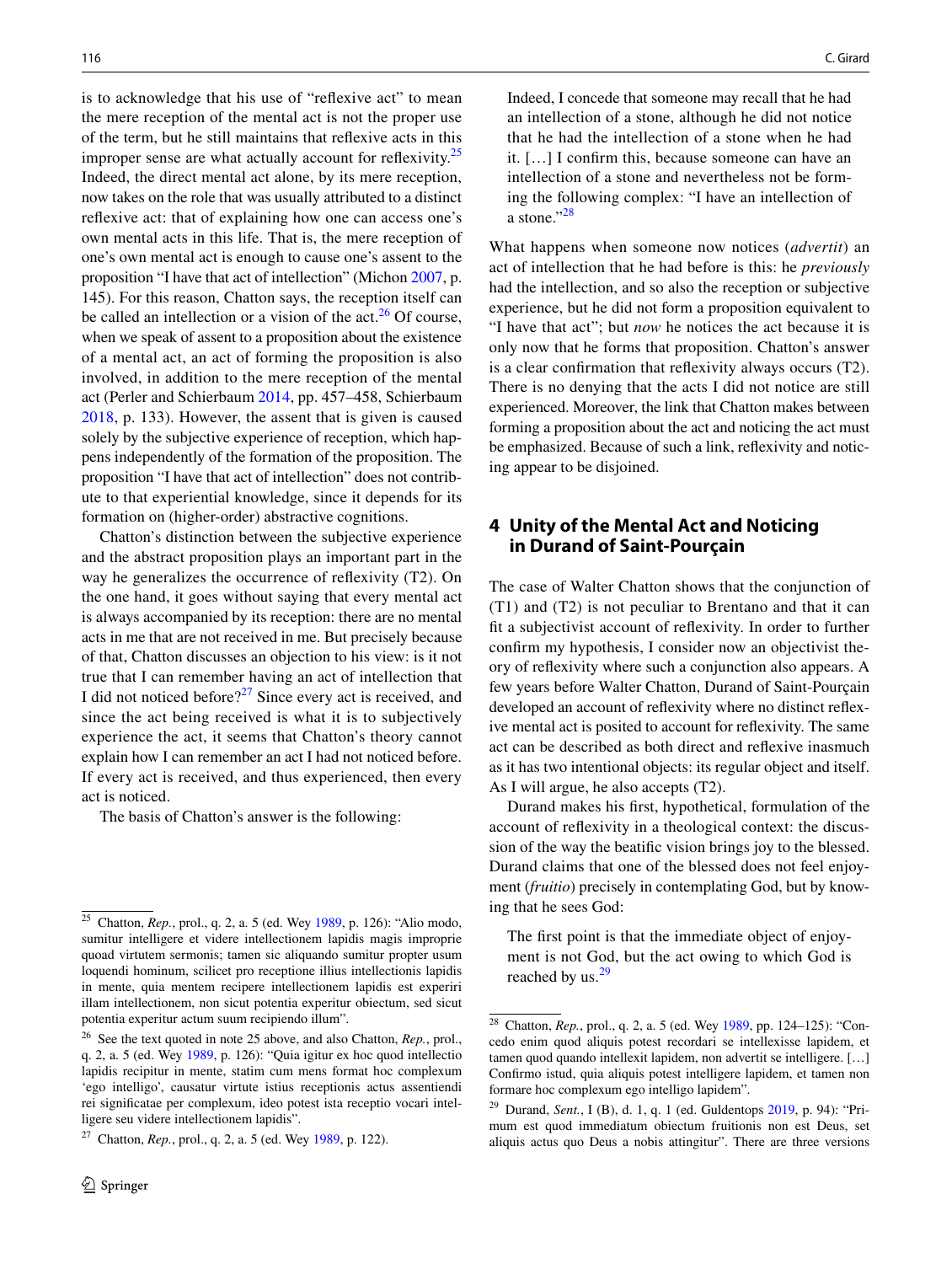In other words, there is no enjoyment without a refexive consideration of the vision had by the intellect of the blessed.

Durand's main basis for defending this conception of enjoyment is his classifcation of the act of the will that is enjoyment as an act of concupiscent love (Kitanov [2012,](#page-9-8) p. 168). Durand maintains that there are two main types of acts of the will: benevolent love, through which one aims at someone else's good, and concupiscent love, through which one aims at the *possession* of some good for oneself.<sup>30</sup> Because an act of concupiscent love requires the possession of some good, the object of such an act cannot be external to the loving subject, but must be in the loving subject. $31$ Now, the act of enjoyment in the beatifc vision is an act of concupiscent love: obviously, through that act, the blessed aims at the possession of some good for himself, not at the good of God. Therefore, the object of enjoyment cannot be God himself, because God is really external to the blessed; it must instead be identifed with the act of the blessed's intellect by which it sees God. Thus, Durand's thesis on beatifc enjoyment appears as the sole application to a theological case of a principle in Durand's psychology: concupiscent love always has something internal to its subject as its object. This is made clearer by Durand's example: when I feel pleasure while drinking wine—an act of concupiscent love—it is not the wine that is the object of that pleasure, but rather the act of tasting. $32$  The same thing happens when one of the blessed sees God: it is not God that is the object of enjoyment, but the act of seeing. In general, acts of con-cupiscent love are of a reflexive nature.<sup>[33](#page-6-3)</sup>

Now, there is one difficulty with this account, one which leads Durand to introduce a version of the Inclusion Thesis (T1) as a potential escape route. If the object of the act of enjoyment (an act of the will), is the vision itself, it seems that two acts of the intellect are presupposed in the case of the beatifc vision: the vision itself and the cognition of that vision. For the will cannot rejoice at something the intellect does not know. But with that refexive act, a problematic gap is introduced between vision and enjoyment, so that it might seem that beatitude is not the beatifc vision of God himself, but the refexive cognition of that vision. Durand's hypothetical solution to this problem, in 1310, is to identify the direct act of the intellect and its refexive counterpart:

Maybe it is by the same act that the blessed sees God and sees that he sees God, but inasmuch as it directs itself at God, this act is called direct, and inasmuch as it directs itself at the vision of God, this act is called reflex. $34$ 

According to this solution, the refexive act by which the blessed intellect cognizes its act of the vision of God is nothing more than that act of vision itself. Thus, there is no need for a distinct intermediary act between the vision and enjoyment, for it is in fact the same act that is called "direct" and "refex". Durand's hypothesis entails that, in the case of the act of the vision of God, refexivity is included in the act of vision itself by making the act of vision a second object for itself. Indeed, Durand says that the same act directs itself (*fertur*) at itself in addition to directing itself at its regular object. If this is true, then one and the same mental act can have two objects: its proper object and itself.<sup>[35](#page-6-5)</sup>

However, a later text, from the *Quaestiones de libero arbitrio* (1312), shows us that Durand no longer considered the inclusion of refexivity in the mental act to be merely a hypothesis. Rather, in this text, it is a position that he now endorses; moreover, the inclusion is now applied to human cognition in general. It is in discussing another problem,

Footnote 29 (continued)

of Durand's *Sentences* commentary. The quoted edition corresponds to the second version ("B") of his commentary, but the text is the frst version available for the commentary on book I. Durand did not change his mind on that topic later on: see *Sent.*, I (C), d. 1, q. 1, f. 15rB. All references to Durand, *Sent.*, I (B), d. 1, q. 1 are from Durand of Saint-Pourçain [\(2019](#page-9-7)). All references to *Sent*., I (C) are from Durand of Saint-Pourçain ([1571\)](#page-9-10).

<span id="page-6-0"></span><sup>30</sup> Durand, *Sent.*, I (B), d. 1, q. 1 (ed. Guldentops [2019,](#page-9-7) p. 95).

<span id="page-6-1"></span><sup>31</sup> Durand, *Sent.*, I (B), d. 1, q. 1 (ed. Guldentops [2019,](#page-9-7) p. 95): "[…] immediatum obiectum amoris concupiscentie non est res subiecto distincta a concupiscente; set fruitio, cum sit delectatio de Deo et in Deo habito, est quidam amor concupiscentie; ergo immediatum obiectum fruitionis uel delectationis non est Deus cum sit res a nobis subiecto distincta, set aliquis actus quo a nobis attingitur uel habetur". <sup>32</sup> Durand, *Sent.*, I (B), d; 1, q. 1 (ed. Guldentops [2019](#page-9-7), pp. 95–96): "[…] diligo uinum dilectione concupiscentie; numquid immediatum obiectum huius dilectionis est uinum?—certe non, set usus uini, qui

<span id="page-6-2"></span>est actus gustantis; non enim diligo uinum immediate, set gustare uinum; et idem est in omnibus aliis". On this text, see Friedman ([2009,](#page-9-2) pp. 443–444); Kitanov [\(2014](#page-9-9), p. 117). <sup>33</sup> As a comparative side note, Durand and Brentano both have a

<span id="page-6-3"></span>refexive account of feeling. But for Brentano all feelings are refexive, whereas for Durand only some feelings are, namely, those classifed under concupiscent love.

<span id="page-6-4"></span><sup>34</sup> Durand, *Sent.*, I (B), d. 1, q. 1 (ed. Guldentops [2019](#page-9-7), pp. 101– 102): "Nam forte idem actus per essentiam est quo beatus uidet Deum et uidet se uidere Deum, sed ut fertur in Deum dicitur rectus, ut autem fertur in uisionem Dei, dicitur refexus".

<span id="page-6-5"></span><sup>&</sup>lt;sup>35</sup> One may ask why Durand does not include reflexive acts of the will (such as enjoyment) in the intellectual act, since for Durand the intellect and the will are distinct only by a distinction of reason. This move would be open to Durand only in the last version of his *Sentences* commentary (after 1317), where he argues that the two faculties have only a distinction of reason. However, there he argues only that since acts of the will are connected to acts of the intellect, they can belong to the same faculty; he does not argue that the intellect and the will can share one and the same act. Maybe Durand does not need to make the move, since there seems to be no requirement that acts of the intellect and will about one and the same object be simultaneous, and thus fused, if one rejects simultaneous acts. See *Sent.*, I (C), d. 3, q. 4, f. 26rB–27rA.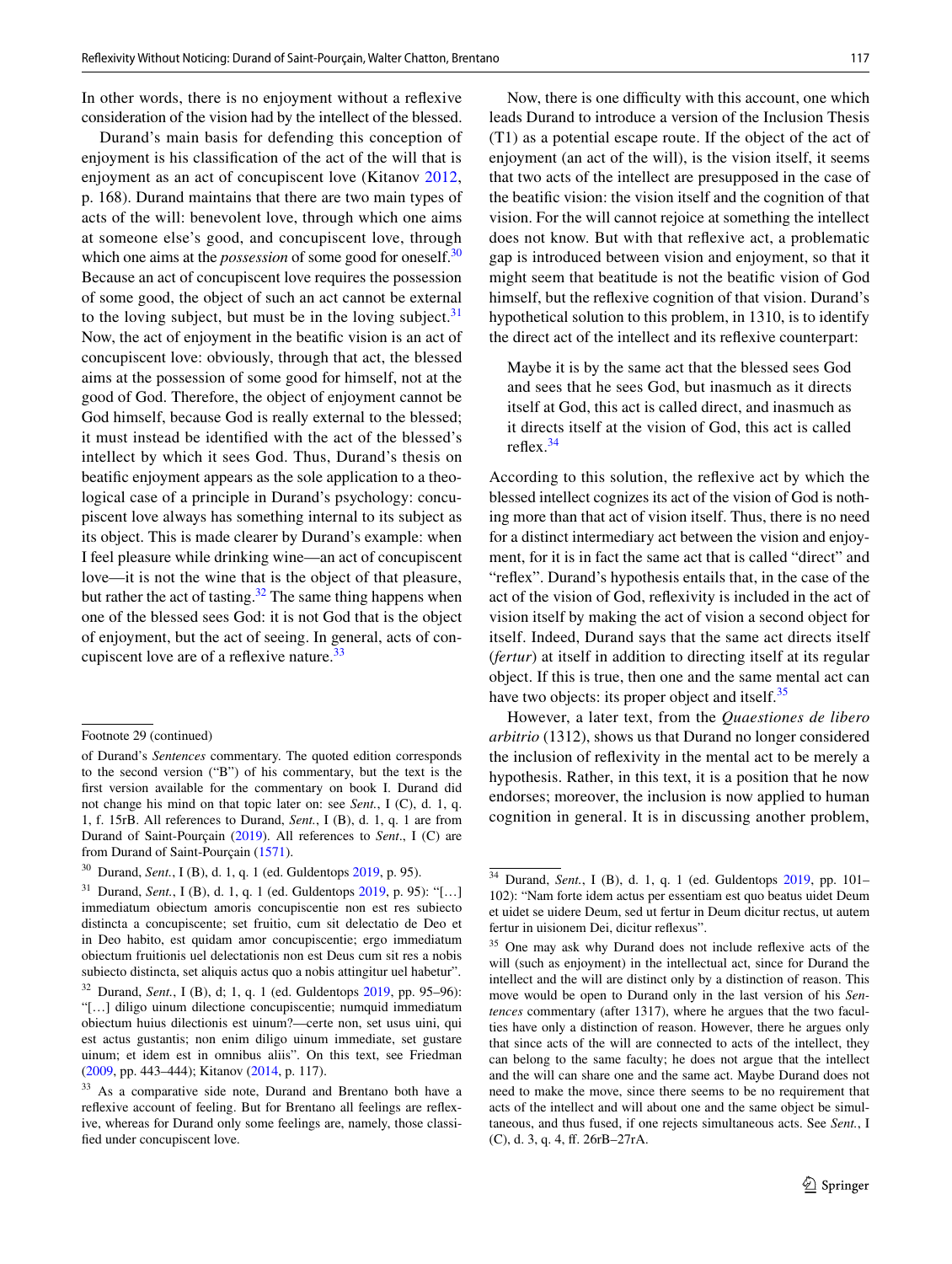that of the simultaneity of distinct mental acts, that Durand defends the inclusion of refexivity in mental acts. On the matter of simultaneity, Durand sides with a rather common view in late medieval philosophy, that it is impossible for an intellect to have simultaneous acts. Thomas Aquinas, for example, defends the claim in the following way in a text from 1256: since, according to Aristotle, the intellect is supposed to become one with the thing known, it cannot have multiple acts involving multiple objects at the same time, for then it would be two things at once. $36$  Durand chooses another approach: for him, all distinct mental acts are to some degree contrary to one another, and so exclude each other and cannot exist simultaneously.<sup>[37](#page-7-1)</sup> However, he still wants to maintain that two things can be intellected at the same time. In other words, though he denies the simultaneity of mental acts, he wants to have a simultaneity of objects. Aquinas also allows that several objects can be considered by the intellect at the same time, the most common case being when one knows one object directly and another in an indirect way. $38$  Durand uses the concept of connection (*habitudo*) to state a rule that stipulates when two objects can be simultaneously intellected (meaning, by a single act):

Several objects having an order or any type of connec-tion between them are as such intellected by one act.<sup>[39](#page-7-3)</sup>

Only connected objects (*habentia habitudinem*) can be intellected simultaneously.

Now, refexivity, Durand insists, is just one of the cases where the aforementioned rule applies: if objects are connected, there is only one act. To be sure, in replying to the objection that when there are two objects, as in the case of a cognition and its refexive counterpart, there must be two distinct acts, $40$  Durand says:

To the form of the argument, it must be said that when I intellect the rose, there is a single primary object, that is, the rose, in connection with which we cognize everything that we cognize through a refexive intellectual act. Indeed, I do not cognize the rose or the object on the one hand, or cognize that I cognize on the other, unless more is added, because it is impossible that I cognize something other than the cognition of the rose—or something like it that is the primary term for the act of cognition on the mode of an object. $41$ 

Everything that is known refexively is known in connection with a primary object (*principale obiectum*). To show that such a connection exists, Durand explains that I cannot cognize only that I cognize; rather, whenever I cognize that I cognize, I cognize that I cognize *an object*. For example, when I cognize the act by which I cognize the rose, I cognize that I cognize *the rose*. Therefore, because there is an undeniable connection between the mental act and the object, there is no need for a distinct mental act for the mental act to be cognized. $42$  Thus, despite there being two objects in the case at hand (namely, the rose and the act itself), there is numerically only one act, because there is only one primary object, to which the other object is connected. As Durand says:

When I cognize that I cognize the rose, then too there are not two acts, but one.<sup>[43](#page-7-7)</sup>

Durand thus clearly subscribes to the inclusion thesis (T1). There is no distinct refexive mental act required to

<span id="page-7-0"></span><sup>36</sup> Aquinas, *Quodlibet* VII, 1, 2 (Leon. 25.1, 10). On that text, see Dubouclez ([2014,](#page-9-11) pp. 336–337). All references to Aquinas are from Thomas Aquinas ([1882–](#page-10-17)).

<span id="page-7-1"></span><sup>37</sup> Durand, *Quaestiones de libero arbitrio* (hereafter *QLA*), q. 3, (ed. Stella [1962](#page-9-12), p. 489). On that argument, see Friedman ([2009\)](#page-9-2), pp. 434–435. All references to Durand, *QLA* are from Durand of Saint-Pourçain [\(1962](#page-9-12)).

<span id="page-7-2"></span><sup>38</sup> Aquinas, *Quodlibet* VII, 1, 2 (Leon. 25.1, p. 10). On that text, see Dubouclez ([2014,](#page-9-11) pp. 336–337).

<span id="page-7-3"></span><sup>39</sup> Durand, *QLA*, q. 3 (ed. Stella [1962](#page-9-12), p. 489): "[…] scilicet quod plura obiecta habentia inter se ordinem vel quamcumque habitudinem, ut sic accepta, intelliguntur per unum actum […]."

<span id="page-7-4"></span><sup>40</sup> Durand, *QLA*, q. 3 (ed. Stella [1962,](#page-9-12) p. 486): "Maior patet quod actus rectus et actus refexus sint duo actus, quia illi actus sunt diversi, quorum sunt diversa obiecta. Sed obiecta actus recti et refexi sunt diversa, nam obiectum actus recti est res cognita, obiectum autem actus refexi est actus rectus cognoscendi. Ergo etc."

<span id="page-7-5"></span><sup>41</sup> Durand, *QLA*, q. 3 (ed. Stella [1962,](#page-9-12) p. 497): "Ad formam igitur rationis dicendum quod quando intelligo me intelligere rosam, non est ibi nisi unicum principale obiectum, scilicet rosa, sub cuius habitudine cognoscitur quidquid intelligibili refexione cognoscitur. Non, enim, seorsum cognosco rosam vel obiectum, et seorsum cognosco me cognoscere, nisi plus addatur, quia impossibile est quod ego cognoscam me cognoscere aliquid aliud quam cognoscere vel rosam vel aliquid tale, quod est principaliter terminans actum cognitionis per modum obiecti." Here quoted as corrected by Jeschke ([2010,](#page-9-13) p. 543); on this text, see Friedman ([2009,](#page-9-2) pp. 445–446).

<span id="page-7-6"></span><sup>42</sup> Durand also argues elsewhere that mental acts are necessarily connected to an object. See Durand, "Utrum intelligere…" (ed. Koch [1935,](#page-9-14) p. 38); on this text, see Hartman [\(2019](#page-9-15), pp. 191–192). But there, Durand also goes for the stronger claim, that one cannot have an intellection of an act without *cognizing* the object. Surely, if this were true, refexive acts, if they were distinct, would not be blind with respect to primary objects. This leaves Brentano's duplication argument just a step away. In this issue, Marchesi [\(2021](#page-10-2)) rightfully points out that, without further qualifcations, the claim that one cannot think about an act without thinking about its object does not entail that that thought that is about the act is about the object. Here however, the context of his argument both in the *QLA* and in "Utrum intelligere…", Durand makes it clear that the act of intellection that is about the act must also be about the object. References to Durand, "Utrum intelligere…" are from Durand of Saint-Pourçain [\(1935](#page-9-10)).

<span id="page-7-7"></span><sup>43</sup> Durand, *QLA*, q. 3 (ed. Stella [1962](#page-9-12), p. 497): "Quando, autem, cognosco me cognoscere rosam, nec tunc sunt duo actus, sed unus". And below: "Similiter, cognitio per quam intellectus cognoscit obiectum, ipsa cognoscitur, non alia cognitione quam seipsa".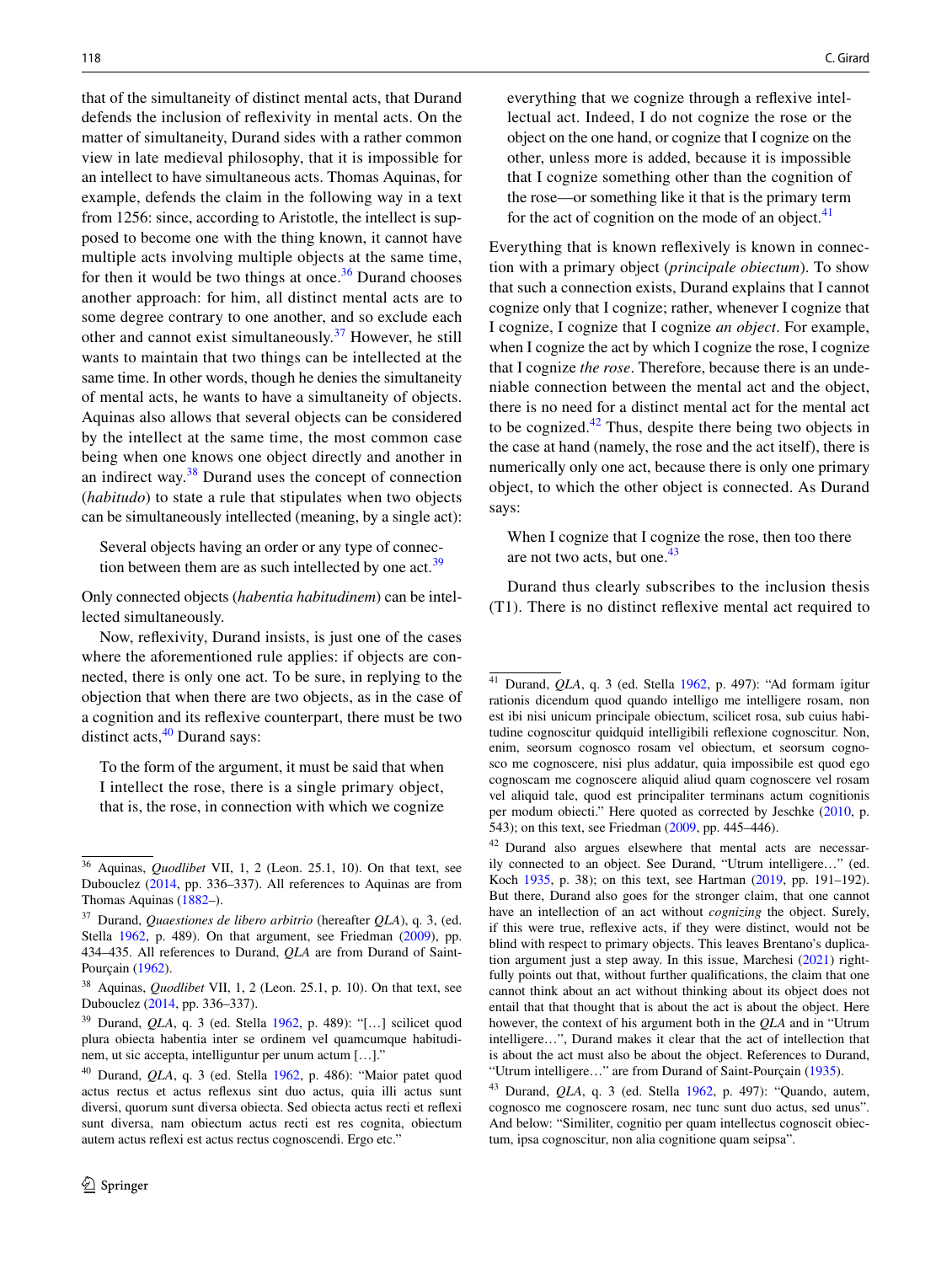account for refexivity; rather, the same act is directed at two distinct, but connected, objects. Thus, refexivity is included in the mental act as a part: it corresponds to the partial intention that is directed towards the secondary object. Durand's subscribing to (T1) thus entails a commitment to double intentionality in mental acts; and double intentionality is possible because of the connection of objects.[44](#page-8-0)

But does Durand also accept that refexivity always occur in mental acts (T2)? Some scholars have argued that he does (Friedman [2009,](#page-9-2) p. 446; Knebel [2014,](#page-9-3) pp. 343–344). To be sure, when he discusses the case of remembering one's own past acts, Durand claims that we can remember all acts of cognition even if we did not notice (*discernamus*) them at the moment they occurred. But he also claims that we cannot remember something that has not been previously cognized. Therefore, reflexivity must always occur for every mental act,[45](#page-8-1) and noticing seems to be independent of refexivity.

One might doubt that Durand intends to generalize the claim to *all* mental acts. Perler ([2017,](#page-10-4) pp. 222–223) has insisted that Durand's claim was modalized by the use of the expression "at least perfect acts" (*saltem perfectum*), and hence that Durand did not claim that all mental acts include reflexivity, but only perfect ones, leaving room for unconscious acts. On my reading, however, Durand here deliberately restricts his claim to mental acts in the proper and complete sense of the term (*saltem perfectum*), in order to disarm objections about limit cases or pseudo-cognitions, that is, objectless or unsuccessful mental acts. The signifcance of this focus can be explained from the context. Durand claims that refexive cognition of an act depends on its connection to the primary object; therefore there must be some primary object cognized—in the proper, complete sense—in order for a refexive cognition to occur. Thus, a perfect cognition is a proper cognition, that is, one that gives a primary object to the intellect. This interpretation of Durand's focus on perfect cognitions is confrmed by what he adds when he compares his statement about cognitions being cognized by themselves to the general and unrestricted statement that, in natural things, local movement is moved by itself. For then Durand says that the cognition by which the intellect cognizes the object (*cognoscit obiectum*) is cognized by itself[.46](#page-8-2) Thus again, it seems that every proper cognition is cognized by itself. If this is correct, Durand's restriction of the claim that all mental acts include refexivity to perfect acts means only that for him, at least all standard mental acts include refexivity. It is not clear that Chatton or Brentano claimed anything more: when they support (T2), they do not speak of objectless or unsuccessful mental acts.

## **5 Conclusion**

I have argued that Brentano develops a theory of refexivity that amounts to two main theses: the inclusion thesis (T1) and the general refexivity thesis (T2). I have shown that Brentano's conjunction of (T1) and (T2) is not idiosyncratic, and that it precedes the distinction between subjectivist and objectivist theories of refexivity, inasmuch as it is more general. Indeed, both Walter Chatton's subjectivist account of refexivity and Durand's objectivist account present the conjunction of the two theses. Going beyond the division between objectivist and subjectivist theories and examining what these theories have in common, a notable fact is that they all accept the general refexivity thesis (T2) by assuming a distinction between refexivity on the one hand and noticing on the other. It seems as if the mind cognizes its own acts automatically, but we might or might not notice these cognized acts. A more usual way of understanding refexivity, however, is precisely in association with noticing. This is the case for example, in higher-order theories, where taking one own's mental act as an object of a distinct refexive act is associated with noticing, or, if you will, apperceiving, the frst act.

The shift in the general conception of refexivity is huge. The fact that both subjectivist and objectivist one-level theories could accept the alternative conception shows that a more general divide than that between subjectivist and

<span id="page-8-0"></span><sup>44</sup> In the following years, Gui Terrena debated the notion of connection, arguing that distinct mental acts can exist simultaneously in the intellect precisely if they are connected. See Gui Terrena, *Quodlibet* I, q. 14 (ed. Friedman [2009](#page-9-2), p. 460): "[…] non poterit intellectus pluribus actibus intelligendi informari nisi inter se habeant connexionem". John of Pouilly and Peter of Palude also support Durand's inclusionist views, see John of Pouilly, *Quodlibet* V, q. 7, (ed. Jeschke [2010,](#page-9-13) pp. 698–700) and Peter of Palude, *Quodlibet*, q. 7, f. 101rA–B. However, they both disagree with Durand on the consequences of that inclusion for the defnition of beatitude in the context of the beatifc vision; see John of Pouilly, *Quodlibet* V, q. 7 (ed. Jeschke [2010,](#page-9-13) p. 700) and Peter of Palude, *Quodlibet*, q. 11, f. 116rA–B. References to Gui Terrena are from Gui Terrena ([2009\)](#page-10-18); references to John of Pouilly are from John of Pouilly [\(2010](#page-9-16)).

<span id="page-8-1"></span><sup>45</sup> Durand, *QLA*, q. 3 (ed. Stella [1962,](#page-9-12) p. 497): "[…] recordatio non potest esse, nisi alicuius praecogniti; sed de omni actu quo aliquid cognoscimus saltem perfecte, etiamsi pro tunc non discernamus nos cognoscere, potest esse recordatio; ergo omnis talis actus fuit non solum cognitio, sed etiam cognitus, nec cognitus alio actu quam seipso". See also, just before: "Nullus, enim, actus intelligendi, saltem perfectum, latet intellectum, quia cognitio inexistens in cognoscente non potest ipsum latere, quamvis hoc non discernamus semper ad plenum." In my reading, one must not take *ad plenum* to mean that undiscerned acts are still discerned somehow. Discerning fully should not be opposed to discerning partially, but to not discerning at all. See the frst text quoted in this footnote for confrmation. For a diferent interpretation of these texts, see Hartman (forthcoming).

<span id="page-8-2"></span><sup>46</sup> Durand, *QLA*, q. 3 (ed. Stella [1962,](#page-9-12) p. 497): "Similiter, cognitio per quam intellectus cognoscit obiectum, ipsa cognoscitur, non alia cognitione quam seipsa."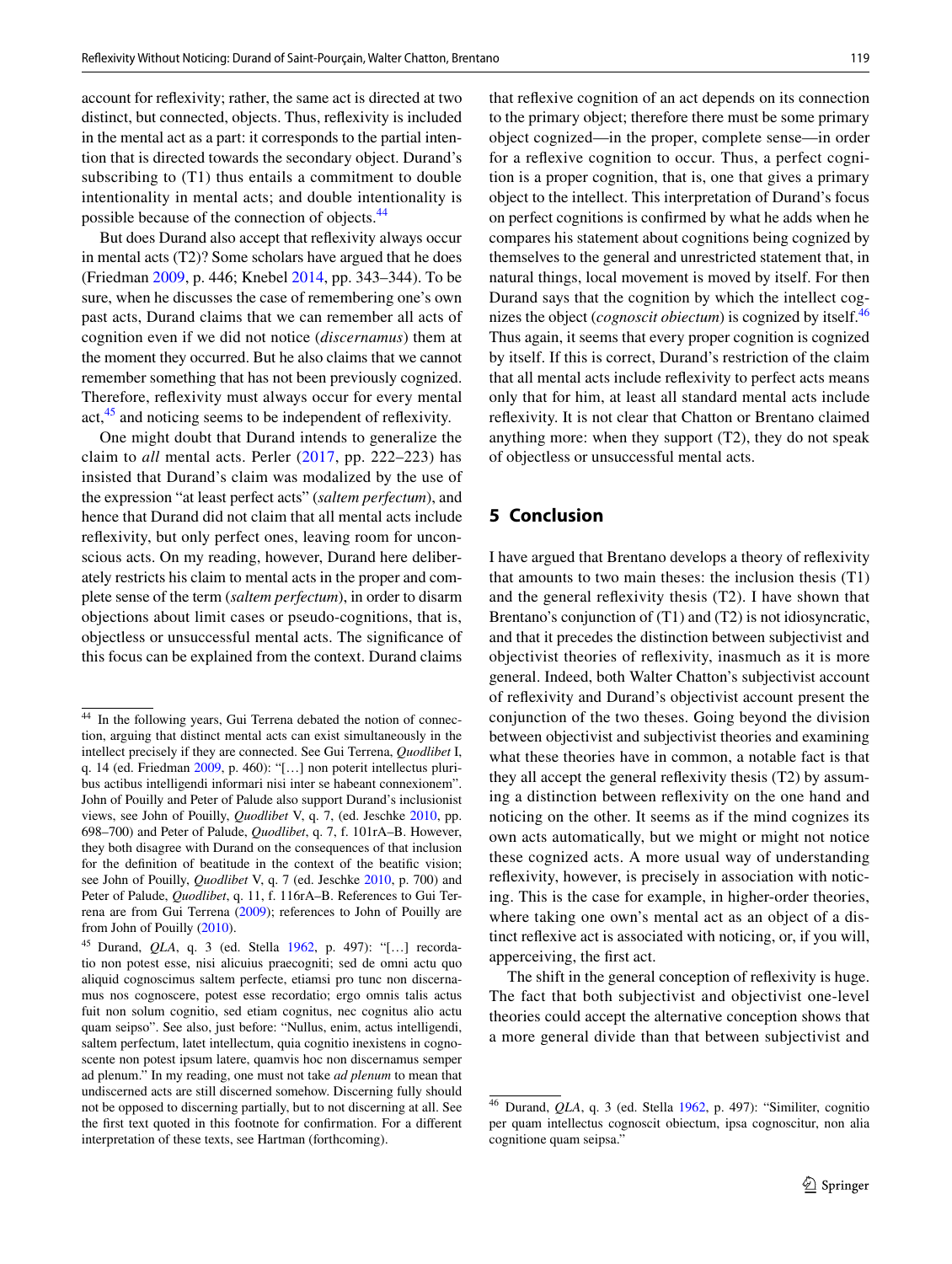objectivist theories is at play in these discussions, namely, one between automatic and apperceptive theories of refexivity. Automatic theories of refexivity are theories according to which refexivity always occur. They are all-inclusive in the sense that no mental act that qualifes as such can exist without being reflexively apprehended; however, the mental act can be refexively apprehended without being noticed. Apperceptive theories of refexivity are theories according to which refexivity occurs when and only when the mind focuses on its own acts. That focus implies that the mental act is noticed when refexivity occurs.

Nevertheless, one might ask: why accept the general refexivity thesis (T2) in the frst place? If we start from the inclusion thesis (T1) and take (T2) as a further step, it might be hard to see why that step is made. The suggestion that I want to briefy put forward here is the following: maybe these theories start from (T2), that is, the idea of an all-cognizing mind with respect to its acts, and its implications for the general conception of refexivity. This is perfectly clear in Brentano, who consistently rejects unconscious mental acts. If this is true, the admission of (T2) could explain the preference for (T1), that is, for one-level accounts of refexivity. Indeed, if refexivity is conceived of as an alwaysoccurring process, one-level answers might prove all the more economical.

Finally, one might ask whether the two medieval theories here considered also reject *unconscious* acts. In my opinion, since these theories do not use the term, the issue is open; the answer thus depends entirely on how one defnes consciousness. If a defnition in line with the Brentanian one—that consciousness is a mental phenomenon that has a mental content—is maintained, surely refexivity should go hand in hand with act consciouness for Durand and Chatton as well: mental acts are automatically cognized, after all. But one could still claim that consciousness should go hand in hand with noticing. But for my purpose here, this does not really matter: regardless of how consciouness is defned, the divide between refexivity and noticing remains.

**Acknowledgements** This article is an enhanced version of a talk given on January 10, 2019 during an Inbegrif Conference at the University of Geneva. I want to express my thanks to Laurent Cesalli, Hélène Leblanc and the audience of the conference. This enhanced version was written during my research project "La forme dans tous ses états", which is funded by the Swiss National Foundation. I also wish to thank the editors of the volume and the anonymous referees for their constructive advice and insightful suggestions.

**Funding** Open Access funding provided by Université de Genève.

**Open Access** This article is licensed under a Creative Commons Attribution 4.0 International License, which permits use, sharing, adaptation, distribution and reproduction in any medium or format, as long as you give appropriate credit to the original author(s) and the source, provide a link to the Creative Commons licence, and indicate if changes were made. The images or other third party material in this article are

included in the article's Creative Commons licence, unless indicated otherwise in a credit line to the material. If material is not included in the article's Creative Commons licence and your intended use is not permitted by statutory regulation or exceeds the permitted use, you will need to obtain permission directly from the copyright holder. To view a copy of this licence, visit<http://creativecommons.org/licenses/by/4.0/>.

#### **References**

- <span id="page-9-6"></span>Brentano F (1982) Deskriptive Psychologie. Meiner Hamburg
- <span id="page-9-4"></span>Brentano F (2008) Psychologie vom empirischen Standpunkte. De Gruyter, Berlin
- <span id="page-9-1"></span>Brower-Toland S (2012) Medieval approaches to consciousness: Ockham and Chatton. Philos Imprint 12(17):1-29
- <span id="page-9-5"></span>Brower-Toland S (2013) Olivi on consciousness and self-knowledge: the phenomenology, metaphysics and epistemology of mind's refexivity. Oxford Stud Mediev Philos 1:136–171
- <span id="page-9-11"></span>Dubouclez O (2014) *Plura simul intelligere*: éléments pour une histoire du débat médiéval et renaissant sur la simultanéité des actes de l'intellect. RTPM 81(2):331–367
- <span id="page-9-10"></span>Durand of Saint-Pourçain (1571) Scriptum super IV libros Sententiarum (C), Venice, online transcription: [https://durandus.phil](https://durandus.phil-fak.uni-koeln.de/edition/transkription-venedig-1571-c)[fak.uni-koeln.de/edition/transkription-venedig-1571-c](https://durandus.phil-fak.uni-koeln.de/edition/transkription-venedig-1571-c)
- <span id="page-9-14"></span>Durand of Saint-Pourçain (1935) In: Koch J (ed) Durandi de S. Porciano O. P. Quaestio de natura cognitionis (II Sent. [A] d. 3 q. 5) et Disputatio cum Anonymo quodam nec non Determinatio Hervei Natalis O. P. (Quol. III q. 8), Aschendorff, Münster, pp. 33–42
- <span id="page-9-12"></span>Durand of Saint-Pourçain (1962) In: Stella PT (ed) Le "Quaestiones de libero arbitrio" di Durando da S. Porciano. Salesianum 24 (3):450–524
- <span id="page-9-7"></span>Durand of Saint-Pourçain (2019) In: Guldentops G (ed) Scriptum super IV libros Sententiarum: Buch I, Prolog und dd. 1–3. Peeters, Leuven
- <span id="page-9-2"></span>Friedman RL (2009) On the trail of a philosophical debate: Durand of Saint-Pourçain vs. Thomas Wylton on simultaneous acts in the intellect. In: Brown SF, Dewender T, Kobusch T (eds) Philosophical debates at Paris in the early fourteenth century. Brill, Leiden, pp 433–461
- <span id="page-9-15"></span>Hartman PJ (2019) The relation-theory of mental acts. Durand of St.-Pourçain on the ontological status of mental acts. Oxford Stud Mediev Philos 7:186–211
- Hartman PJ (forthcoming) Serialism and state consciousness: Durand of St.-Pourçain on refex acts. Vivarium 59
- <span id="page-9-13"></span>Jeschke T (2010) Deus ut tentus vel visus: Die Debatte um die Seligkeit im refexiven Akt (ca 1293–1320). Brill, Leiden
- <span id="page-9-16"></span>John of Pouilly (2010) In: Jeschke T (2010) Deus ut tentus vel visus: Die Debatte um die Seligkeit im refexiven Akt (ca. 1293–1320). Brill, Leiden, pp 685–724
- <span id="page-9-8"></span>Kitanov SV (2012) Durandus of St.-Pourçain and Peter Auriol on the act of beatifc enjoyment. In: Brown SF, Dewender T, Kobusch T (eds) Philosophical debates at Paris in the early fourteenth century. Leiden, Brill, pp 163–178
- <span id="page-9-9"></span>Kitanov SV (2014) Beatific enjoyment in medieval scholastic debates: the complex legacy of Saint Augustine and Peter Lombard. Lexington Books, Plymouth
- <span id="page-9-3"></span>Knebel SK (2014) Durand, Quirós, consciousness. In: Guldentops G, Speer A (eds) Durand of Saint-Pourçain and his Sentences commentary: historical, philosophical and theological issues. Peeters, Leuven, pp 343–384
- <span id="page-9-0"></span>Kriegel U (2013) Brentano's most striking thesis: no representation without self-representation. In: Fisette D, Fréchette G (eds) Themes from Brentano. Rodopi, Amsterdam, pp 23–40